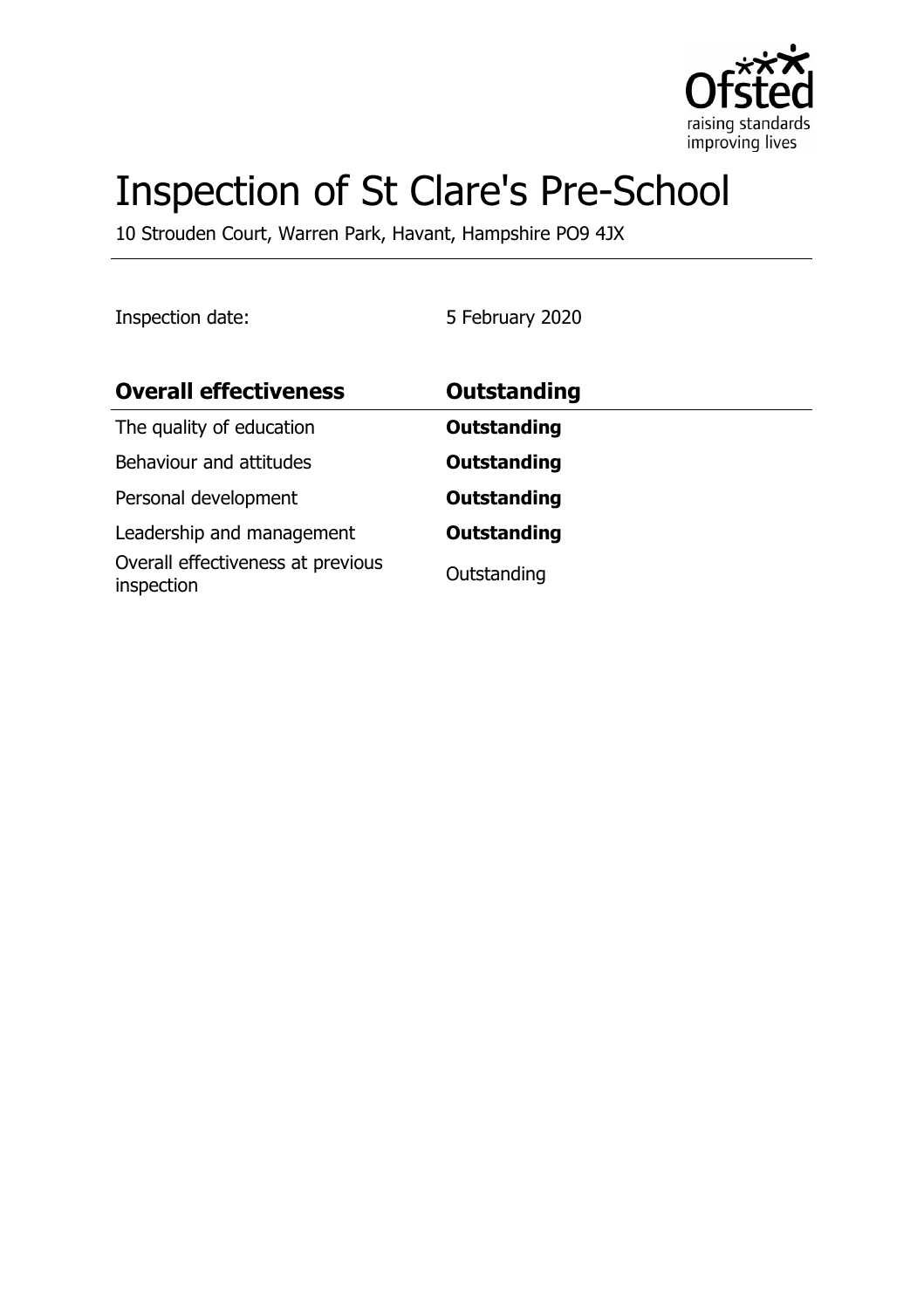

# **What is it like to attend this early years setting?**

#### **The provision is outstanding**

Children receive an exceptional early years experience at this inspirational preschool. They arrive with excitement and receive an incredibly warm and friendly welcome by the staff. The children's confidence shines through as they readily follow the daily routines and make independent choices about their play. Staff are highly engaging and enthusiastic teachers. They create exciting activities that spark children's curiosity and inquisitive interest to learn and play.

Children have outstanding behaviour. Staff implement clear structures and boundaries that the children respond to extremely well. Children share and take turns with ease, demonstrating their polite and respectful nature. For instance, when riding bicycles outside, children tell staff which colour bicycle they would like to ride on next. Staff note this on a board and use a stop watch to alert the children when their turn is over. Children happily get off their bicycles and hand them to their peers, exchanging polite and supportive conversation as they do.

Children are extremely motivated and eager to learn. This is because the staff are highly skilled teachers, who expertly support each individual child. Children delight in playing with their peers and teachers alike. They communicate in an excellent way and create elaborate play ideas. Children and staff form wonderful attachments. They roar with laughter together and cuddle up to listen to stories. Children feel extremely safe and secure at this pre-school.

#### **What does the early years setting do well and what does it need to do better?**

- $\blacksquare$  Teaching is outstanding. Leaders nurture the staff and their individual strengths, ensuring they regularly receive high-quality training and development. Staff have their own unique teaching styles and approaches which complement each other. Some are energetic and enthusiastic while others are calm and nurturing, yet,they all provide children with exceptional teaching and learning.
- Children are making fantastic progress. Staff are highly knowledgeable about child development and learning. They make precise and accurate assessments about children's progress and expertly target their next steps in learning. Staff are confident teachers and enhance children's learning in the moment. For example, while playing outside on bicycles, staff encourage role play of road safety, to enhance children's understanding about keeping themselves safe.
- $\blacksquare$  Leaders are inspirational. They have a clear and ambitious vision for their setting that is inclusive for all children and their families. This motivation and passion is also instilled in the staff who all work exceptionally well together. As a result, children receive a fantastic start to their education and are well prepared for their next stages in learning.
- $\blacksquare$  The pre-school provides incredible support for children with additional needs.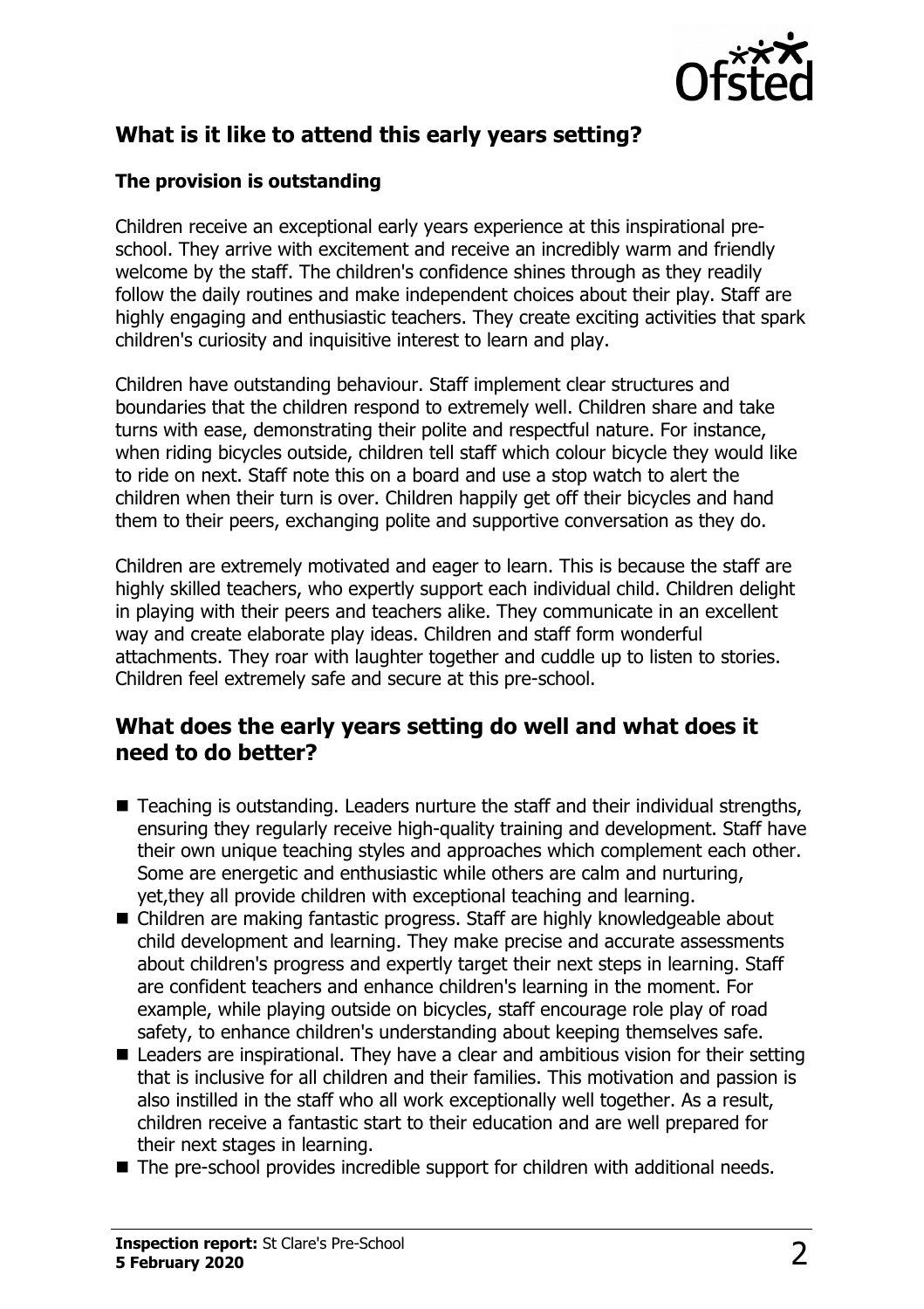

Children with special educational needs and/or disabilities are making wonderful progress. This is due to the dedication and exceptional knowledge that the staff have. They work closely with other professionals and parents to ensure the children receive the best support possible. Leaders prioritise training for staff that will enhance their knowledge and have a positive impact on the children. For instance, all staff recently undertook training in autism and have implemented effectively new resources and teaching methods to support the children to the highest level.

- Partnerships with parents are exemplary. Staff and leaders ensure parents receive extensive support and guidance whenever necessary. Parents are kept fully informed about their children's progress and staff work alongside them sharing information regularly. Parents commend the pre-school and describe the setting as 'phenomenal' and 'amazing'.
- Leaders and staff recognise the importance of children's early language and literacy development. They ensure children have access to a vast array of books, which they explore with interest throughout the day. Staff read to the children in groups and individually, which encourages their love of reading. Children have opportunities to select books from the pre-school's in-house library system to take home and read with their families. They also regularly visit the local library on outings too.
- Staff go out of their way to ensure children are given opportunities and experiences they may not otherwise have access to. For instance, they plan regular outings to local attractions, such as historic dock yards and Portchester Castle. Staff also arrange for professionals to visit the pre-school, including the police, the ambulance and health services. Children are developing excellent knowledge to support their future learning.

## **Safeguarding**

The arrangements for safeguarding are effective.

The managers are highly experienced in child protection procedures. They ensure all staff receive in-depth training which results in their comprehensive understanding about safeguarding children. Staff are confident at recognising the signs and symptoms that may indicate a child is at risk of harm. Staff are vigilant in reporting any concerns, and managers work closely with outside professionals. Promoting children's safety and welfare is given the highest priority. Managers have robust recruitment procedures and ensure all staff are suitable to work with children. Staff are deployed effectively to ensure children remain safe at all times.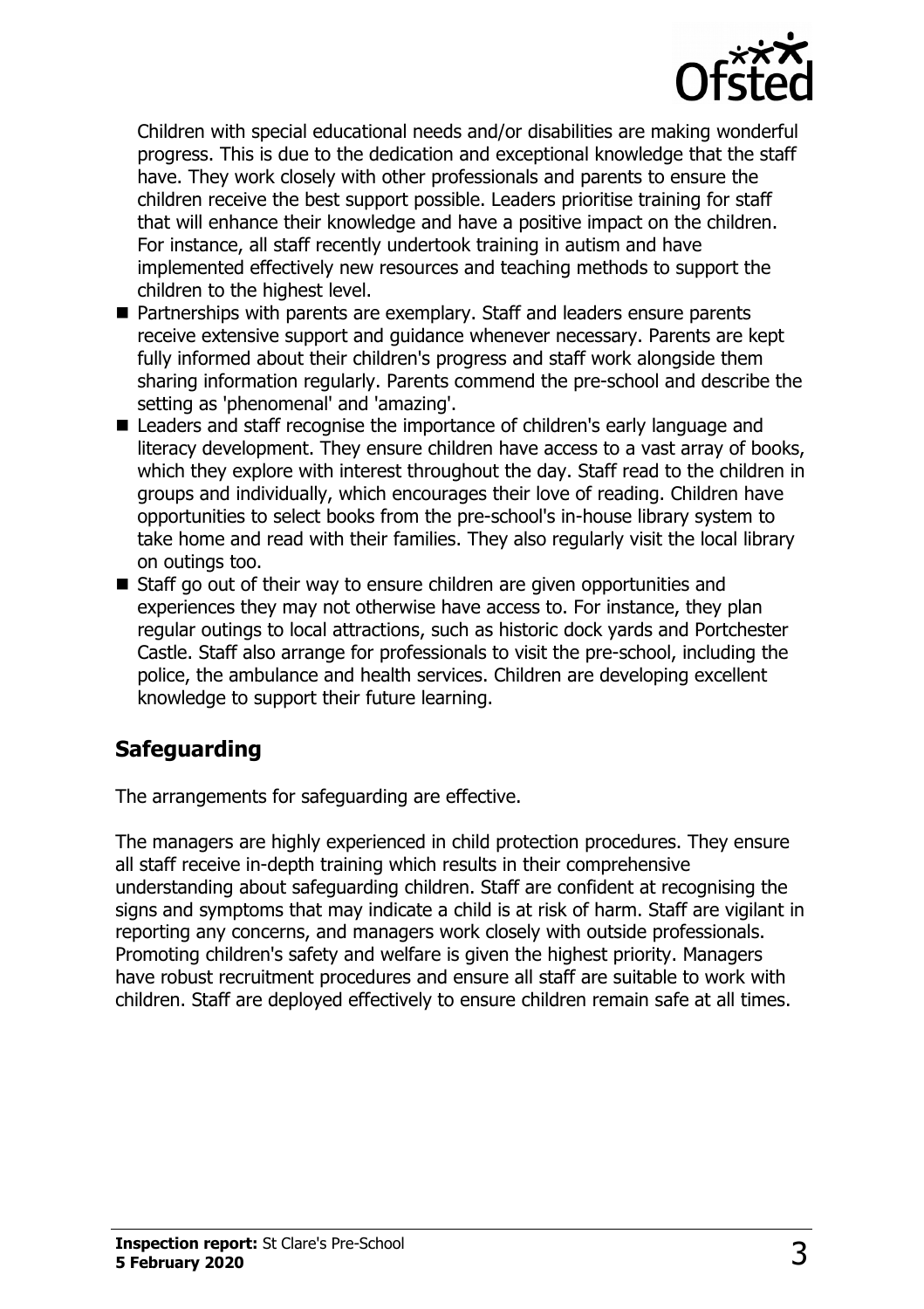

| <b>Setting details</b>                              |                                                                                      |
|-----------------------------------------------------|--------------------------------------------------------------------------------------|
| Unique reference number                             | EY454097                                                                             |
| <b>Local authority</b>                              | Hampshire                                                                            |
| <b>Inspection number</b>                            | 10108831                                                                             |
| <b>Type of provision</b>                            | Childcare on non-domestic premises                                                   |
| <b>Registers</b>                                    | Early Years Register, Compulsory Childcare<br>Register, Voluntary Childcare Register |
| Day care type                                       | Full day care                                                                        |
| Age range of children                               | $1$ to $4$                                                                           |
| <b>Total number of places</b>                       | 50                                                                                   |
| Number of children on roll                          | 63                                                                                   |
| Name of registered person                           | <b>St Clare's Pre-School</b>                                                         |
| <b>Registered person unique</b><br>reference number | RP532011                                                                             |
| <b>Telephone number</b>                             | 02392479255                                                                          |
| Date of previous inspection                         | 19 June 2013                                                                         |

### **Information about this early years setting**

St Clare's Pre-School first opened in 1971 and registered with Ofsted as a company limited by guarantee in 2012. It is one of two pre-schools managed by the same board of directors. The pre-school operates from premises in a residential area of Havant, in Hampshire. It opens Monday to Friday during term time only, from 8am to 4pm. Children attend for a variety of sessions. The pre-school is in receipt of funding for free early education for children age two, three and four years. There are 15 members of staff, 12 of whom hold appropriate early years qualifications ranging from level 2 to level 5.

## **Information about this inspection**

**Inspector** Jamie Smith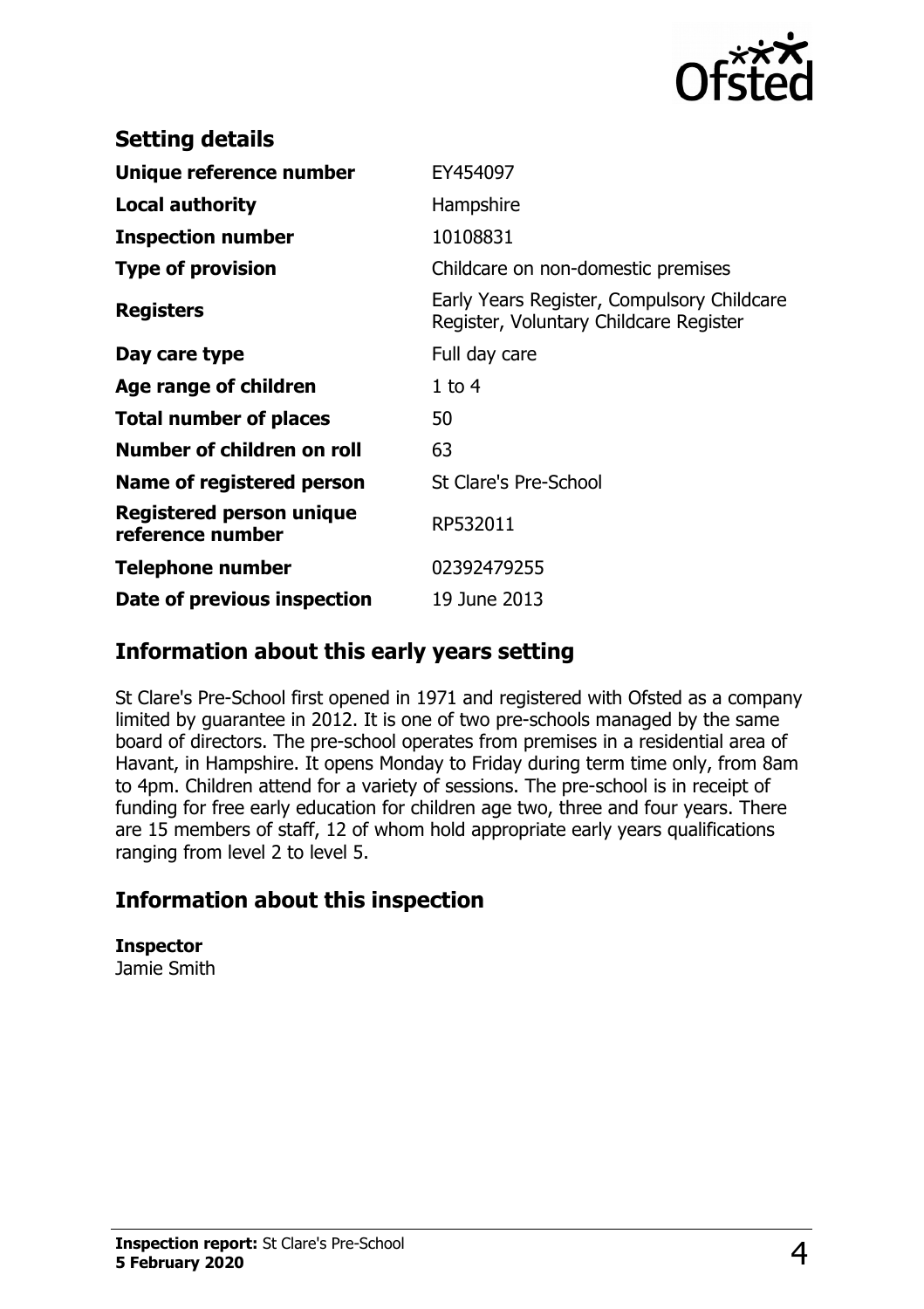

#### **Inspection activities**

- $\blacksquare$  A learning walk was conducted across all areas of the pre-school, to understand how the early years provision and the curriculum are organised.
- The manager and inspector carried out a joint observation together.
- $\blacksquare$  Discussions were held with staff, children and parents at appropriate times throughout the inspection.
- The inspector sampled some of the pre-school's documents. This included evidence about safeguarding and staff recruitment.
- A meeting was held between the inspector, manager and nominated individual.

We carried out this inspection under sections 49 and 50 of the Childcare Act 2006 on the quality and standards of provision that is registered on the Early Years Register. The registered person must ensure that this provision complies with the statutory framework for children's learning, development and care, known as the early years foundation stage.

If you are not happy with the inspection or the report, you can [complain to Ofsted.](http://www.gov.uk/complain-ofsted-report)